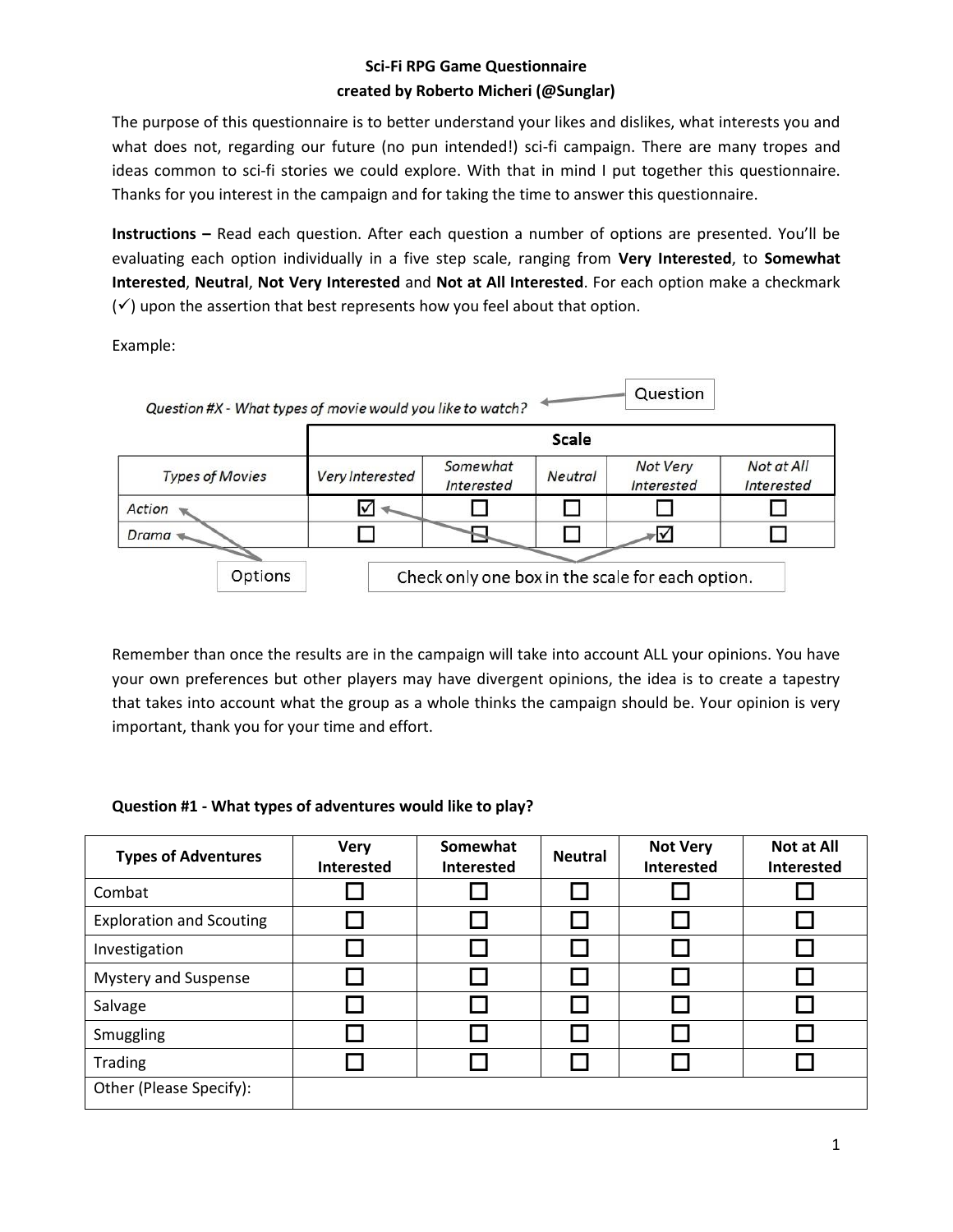# **Sci-Fi RPG Game Questionnaire created by Roberto Micheri (@Sunglar)**

| <b>Types of Challenges</b>                                        | <b>Very</b><br><b>Interested</b> | Somewhat<br>Interested | <b>Neutral</b> | <b>Not Very</b><br><b>Interested</b> | <b>Not at All</b><br><b>Interested</b> |
|-------------------------------------------------------------------|----------------------------------|------------------------|----------------|--------------------------------------|----------------------------------------|
| <b>Alien Creatures</b>                                            |                                  |                        |                |                                      |                                        |
| Separatists                                                       |                                  |                        |                |                                      |                                        |
| Dangerous Ecosystems                                              |                                  |                        |                |                                      |                                        |
| <b>Extremists Activists or</b><br><b>Terrorists</b>               |                                  |                        |                |                                      |                                        |
| <b>Space Dangers</b>                                              |                                  |                        |                |                                      |                                        |
| The Authorities                                                   |                                  |                        |                |                                      |                                        |
| Underworld<br>Entanglements (Pirates,<br>Crime Bosses, Enforcers) |                                  |                        |                |                                      |                                        |
| Other (Please Specify):                                           |                                  |                        |                |                                      |                                        |

# **Question #2 - What sort of challenges would you like your characters to face?**

## **Question #3 - What elements of science fiction would you like to explore?**

| <b>Elements of Sci-Fi</b>                           | <b>Very</b><br><b>Interested</b> | Somewhat<br><b>Interested</b> | <b>Neutral</b> | <b>Not Very</b><br><b>Interested</b> | <b>Not at All</b><br><b>Interested</b> |
|-----------------------------------------------------|----------------------------------|-------------------------------|----------------|--------------------------------------|----------------------------------------|
| A.I. (Artificial Intelligence)                      |                                  |                               |                |                                      |                                        |
| <b>Ancient Precursor Ruins</b><br>and their Secrets |                                  |                               |                |                                      |                                        |
| Androids (Humanoid<br><b>Artificial Beings)</b>     |                                  |                               |                |                                      |                                        |
| Contact with Aliens and<br>their Cultures           |                                  |                               |                |                                      |                                        |
| <b>Galactic Politics</b>                            |                                  |                               |                |                                      |                                        |
| <b>Genetic Manipulation and</b><br>Cloning          |                                  |                               |                |                                      |                                        |
| Horrors of Space                                    |                                  |                               |                |                                      |                                        |
| <b>Interstellar Commerce</b>                        |                                  |                               |                |                                      |                                        |
| Mechs (Giant Mecha)                                 |                                  |                               |                |                                      |                                        |
| <b>Mental Powers or Psionics</b>                    |                                  |                               |                |                                      |                                        |
| <b>Power Armors</b>                                 |                                  |                               |                |                                      |                                        |
| Robots                                              |                                  |                               |                |                                      |                                        |
| Secrets of Hyperspace                               |                                  |                               |                |                                      |                                        |
| Ship Combat                                         |                                  |                               |                |                                      |                                        |
| <b>Survival in Alien Planets</b>                    |                                  |                               |                |                                      |                                        |